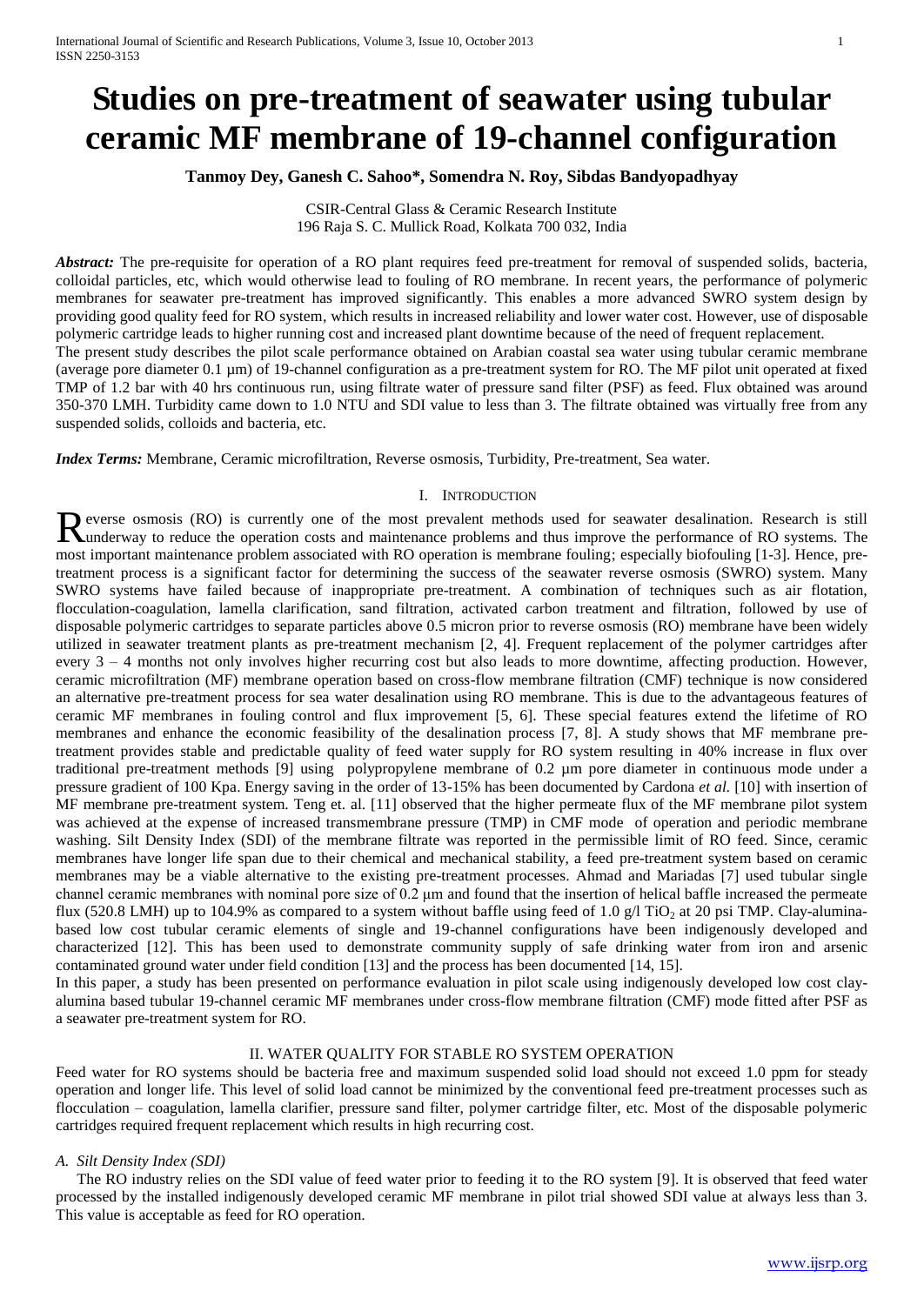International Journal of Scientific and Research Publications, Volume 3, Issue 10, October 2013 2 ISSN 2250-3153

## *B. Turbidity (NTU)*

Reference [9] reports that turbidity data is not a good measurement for RO, since it is not related to SDI. However, turbidity measurement has been reported (along with the SDI) by many researchers [8, 11] as supplementary evidence. There is some limitation on SDI used as indicator, as the SDI test does not give any information on the number of particles present [11].

## III. PILOT AND MF MEMBRANE DESCRIPTION

Fig. 1 shows the schematic diagram of the pilot MF unit fitted after pressure sand filtration, so that total solids load, colloidal particles, turbidity, etc. could be minimized to some extent. It operates at a constant set of filtrate flow and performs time-based backwash sequences. The backwash flow is adjusted depending on the filtrate flow.



Figure 1: Schematic diagram of MF pilot pretreatment unit fitted after pressure sand filter of seawater for RO feed.

The ceramic MF pilot unit was equipped with 7-element 19-channel membrane having filtration area of 1.75  $m^2$ . The physical properties of the indigenously developed low cost, clay-alumina based ceramic 19-channel MF membrane element are summarized in Table 1. Fig. 2 shows the configuration of the tubular 19-channel MF membrane element of 1.0 meter long. Pore size distribution of ceramic membrane has been characterized using Mercury Intrusion Porosimeter (PM60, Quantachrome, USA) and shows a unimodal 0.1 µm pore size distribution (Fig. 3). MF membrane surface feature analysis using FESEM (Leo S430i, UK) shows isotropic microporous structure as shown in the micrograph (Fig. 4).

|  | Table 1: Physical properties of MF membrane |
|--|---------------------------------------------|
|--|---------------------------------------------|

| Properties               | 19 Channel Ceramic Membrane Element |  |  |
|--------------------------|-------------------------------------|--|--|
| Ceramic membrane O.D (m) | 0.034                               |  |  |
| Channel I.D $(m)$        | 0.0042                              |  |  |
| Effective length (m)     | 1.0                                 |  |  |
| Flow area $(sq.m)$       | 0.000263                            |  |  |
| Filtration area (sq.m)   | 0.25                                |  |  |
| Bulk density (kg/cu.m)   | 2.46                                |  |  |
| Water absorption (%)     | 9.6                                 |  |  |
| Apparent porosity (%)    | 23.5                                |  |  |

The inside – to – outside cross-flow membrane filtration (CMF) allows operation of permeate of pressure sand filter (Table 2) and facilitates backwash cleaning by clean compressed air to avoid cake layer formation leading to constant resistance to flow. As a result, TMP may remain constant with time during MF pilot run.



Figure 2: Configuration of low cost alumina based tubular 19-channel MF membrane element of 1 meter length.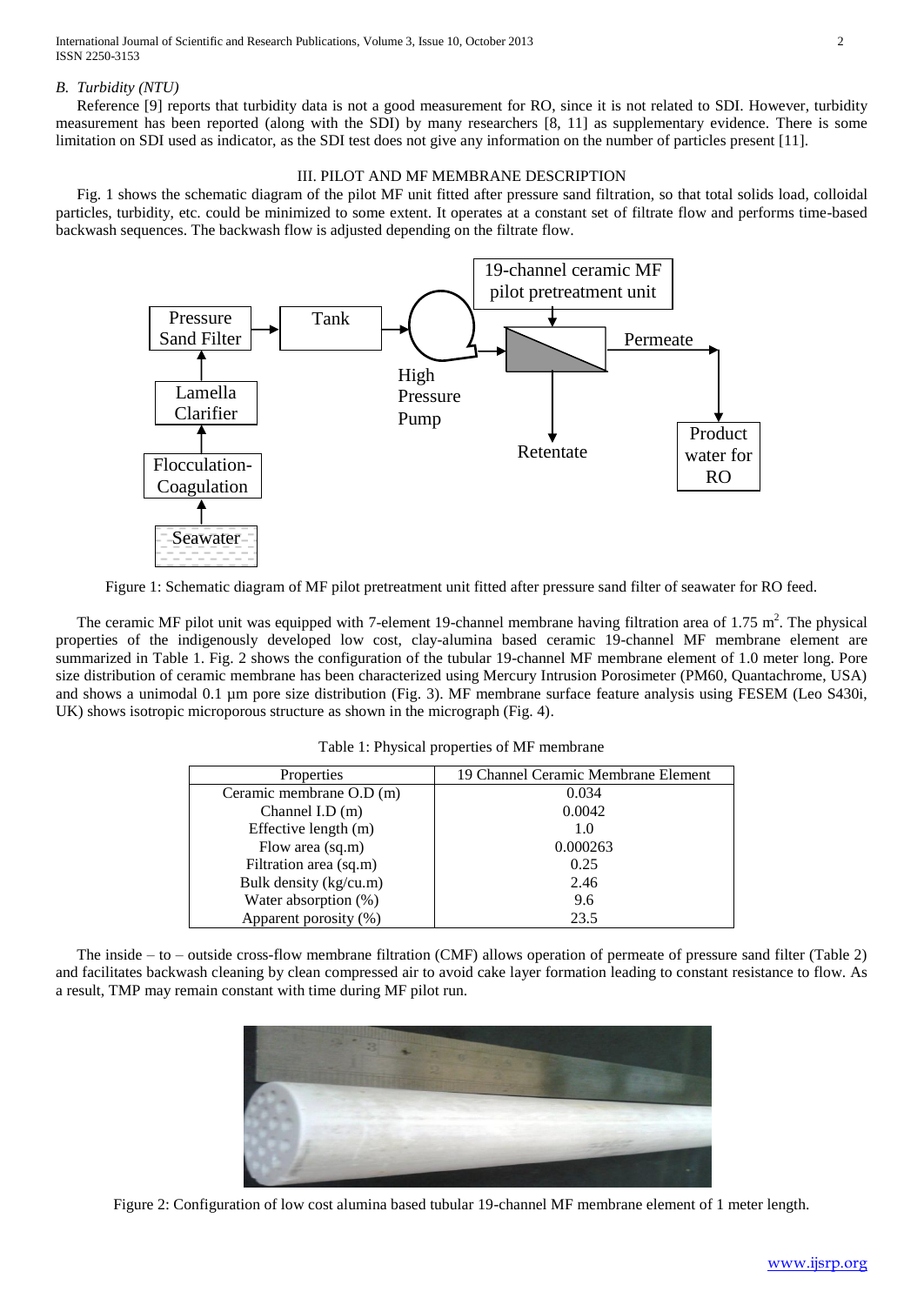

Figure 3: Pore size distribution of MF membrane. Figure 4: FESEM surface feature of MF membrane.



| Description                      | Particle size | Turbidity   | <b>SDI</b> | <b>Total Coliform</b> |
|----------------------------------|---------------|-------------|------------|-----------------------|
|                                  | $(\mu m)$     | (NTU)       |            | (cfu/100ml)           |
| Coastal sea water                | $10 - 15$     | Up to $100$ |            |                       |
| Permeate of lamella clarifier    | $10 - 12$     | 40          |            | ---                   |
| Permeate of pressure sand filter | $5 - 8$       | 28          |            |                       |
| Permeate of 0.1 µm ceramic MF    | $0.1 - 0.3$   | $0.1 - 0.3$ | < 3.0      |                       |
| membrane filter                  |               |             |            |                       |

Table 2: Water quality at various stages of RO operation

# IV. RESULTS

# A. SDI and Turbidity (NTU) of Filtrate

During pilot testing, MF membrane filtered water samples were tested for SDI and turbidity (NTU) every 5 hrs for a total of 40 hrs of run time. The results are shown in Fig. 5. It was observed that both the parameters fluctuated within permissible limits. SDI values remained below 3 during 40 hrs of continuous operation of the MF pilot unit with the adjusted backwash pulse at 30 minutes interval. **3.0 1.0**



Figure 5: SDI and turbidity of MF permeate with time (hr).

## B. Permeate Flux of MF Pilot Unit

Flux performance data is shown in Fig. 6 where TMP of 1.2 bar was maintained. There was minor reduction in permeate flux during continuous operation. This may be due to fluctuation of TMP and membrane fouling. But, it was regenerated by pulse backwash intermittently. Little fluctuation at TMP may result in cake layer formation. Intermittent pulse backwash led to maintain the fixed TMP at 1.2 bar and obtained steady flux of 350-370 LMH.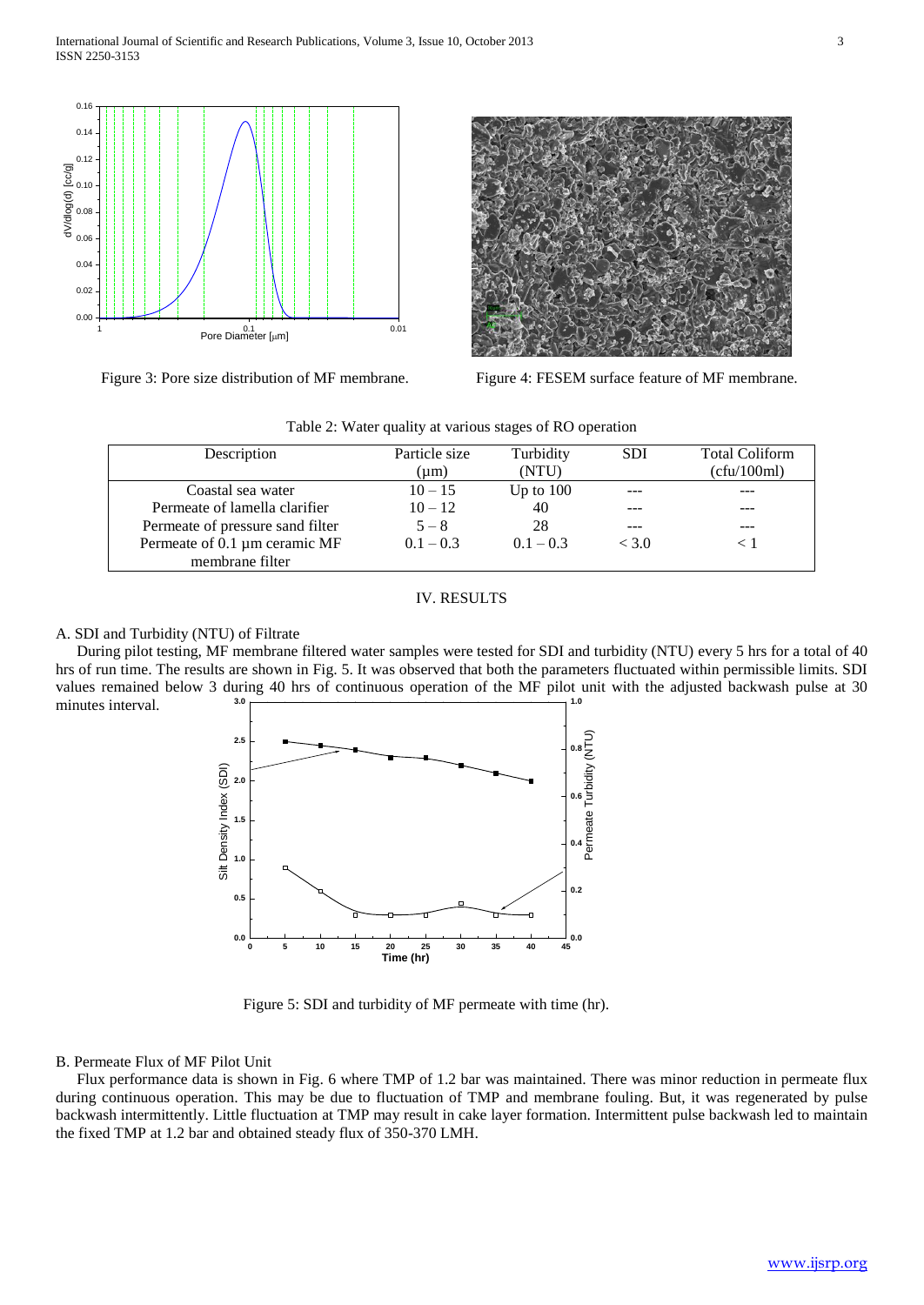

Figure 6: Permeate flux trend of the pilot unit.

#### V. CONCLUSION

Many RO plant trials have failed in the past because of poor pre-treatment of seawater, even with the use of disposable polymeric pre-filter cartridge and frequent replacement of the same. This study indicates that indigenously developed low cost, alumina based ceramic MF membrane of 19-channel configuration having 0.1 µm av. pore size is a suitable choice for the pretreatment of RO plants, irrespective of foulants and suspended components such as solid loading, colloidal particles, bacteria, etc. MF membrane permeate flux obtained around 350-370 LMH having turbidity down to 1.0 NTU and SDI less than 3. The advantage of ceramic MF pre-treatment system over polymeric MF membranes are (i) membrane life is extended, (ii) can withstand extreme pH conditions, (iii) plant downtime is reduced, (iv) stable RO operation, (v) increase in flux rate and finally (vi) stable and predictable treated-water quality. Based on this study, MF pre-treatment unit of higher capacity are being installed in both Bally and Taki Municipality areas in West Bengal, India.

## ACKNOWLEDGEMENT

The financial support received from BRNS, DAE, India is thankfully acknowledged.

#### REFERENCES

- [1] B. Tenzer, A. Adin and M. Priel, Seawater filtration for fouling prevention under stormy conditions, *Desalination*, 125(1999)77-88.
- [2] N. P. Isaias, Experience in reverse osmosis pretreatment, *Desalination*, 139(2001)57-64.
- [3] M. Kumar, S. S. Adham and W. R. Pearce, Investigation of seawater reverse osmosis fouling and its relationship to pretreatment type, *Environ. Sci. Technol.* 40(2006)2037-2044.
- [4] Y. Taniguchi, An overview of pretreatment technology for reverse osmosis desalination plants in Japan, *Desalination*, 110(1997)21-36.
- [5] T. M. Pankratz, Advances in desalination technology, *Int. J. Nuclear Desalination,* 1(2005)450-455.
- [6] M. Khayet and J. I. Mengual, Direct contact membrane distillation for nuclear desalination. Part I: Review of membranes used in membrane distillation and methods for their characterisation, *Int. J. Nuclear Desalination,* 1(4) (2005)435-449.
- [7] A. L. Ahmad and A. Mariadas, Baffled microfiltration membrane and its fouling control for feed water of desalination, *Desalination*, 168(2004)223- 230.
- [8] D. Vial and G. Doussau, The use of microfiltration membranes for seawater pretreatment prior to reverse osmosis membranes, *Desalination*, 153(2002)141-147.
- [9] B. Chakravorty and A. Layson, Ideal feed pretreatment for reverse osmosis by continuous microfiltration, *Desalination*, 110(1997)143-150.
- [10] E. Cardona, A. Piacentino and F. Marchese, Energy saving in two-stage reverse osmosis systems coupled with ultrafiltration processes, *Desalination*, 184(2005)125-137
- [11] C. K. Teng, M. N. A. Hawlader, and A. Malek, An experiment with different pretreatment methods, *Desalination*, 156(2003)51-58.
- [12] G. C. Sahoo, S. N. Roy, and S. Bandyopadhyay, Solvent membrane layer interaction for transport through oxide ceramics coated clay alumina support, Proceedings of 9<sup>th</sup> International Conference on Inorganic Membranes (ICIM9), Lillehammer, Norway, R Bredesen and H Ræder (Eds.) June 2006, pp. 303-306.
- [13] S. N. Roy, T. Dey, M. Majumder, S. Majumdar, B. P. Ghosh, S. Bandyopadhyay and H. S. Maiti, Ceramic membrane and water purification, *Science & Culture*, 71(5-6) (2005)159-167.
- [14] S. Bandyopadhyay, S. N. Roy and H. S. Maiti, Development of ceramic membranes for microfiltration applications, Proceedings of the 12<sup>th</sup> Annual Meeting of North American Membrane Society, hosted by University of Kentucky, Centre of Membrane Sciences, Lexington, Kentucky, USA, 2001, pp.75.
- [15] S. Bandyopadhyay, D. Kundu, S. N. Roy, B. P. Ghosh and H. S. Maiti, Process for preparing water having an arsenic level of less than 10 PPB, US Patent 7,014,771, 2006.

First Author – Tanmoy Dey, M. Tech.

**Second Author** – Dr. Ganesh C. Sahoo, Ph. D., CSIR-Central Glass & Ceramic Research Institute, 196 Raja S. C. Mullick Road, Kolkata – 700 032, India, gcsahoo07@gmail.com, gcsahoo@cgcri.res.in

AUTHORS

**Third Author** – Dr. Somendra N. Roy, Ph. D., CSIR-Central Glass & Ceramic Research Institute, 196 Raja S. C. Mullick Road, Kolkata – 700 032, India, snroy@cgcri.res.in